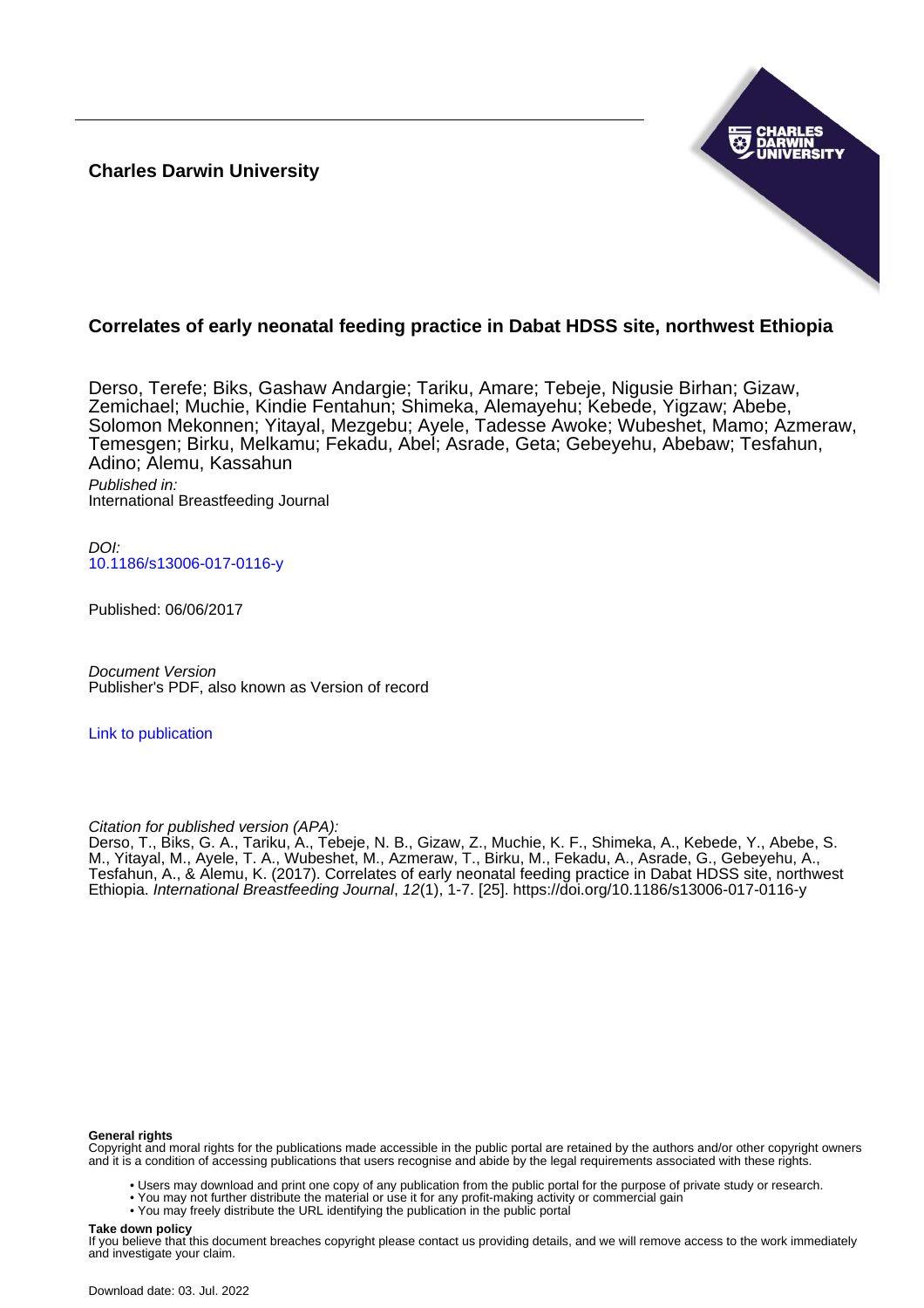# **RESEARCH CHILD CONTROL** CONTROL CONTROL CONTROL CONTROL CONTROL CONTROL CONTROL CONTROL CONTROL CONTROL CONTROL CONTROL CONTROL CONTROL CONTROL CONTROL CONTROL CONTROL CONTROL CONTROL CONTROL CONTROL CONTROL CONTROL CONTR



# Correlates of early neonatal feeding practice in Dabat HDSS site, northwest Ethiopia

Terefe Derso<sup>1\*</sup>, Gashaw Andargie Biks<sup>2,6</sup>, Amare Tariku<sup>1,6</sup>, Nigusie Birhan Tebeje<sup>3</sup>, Zemichael Gizaw<sup>4</sup> , Kindie Fentahun Muchie<sup>5</sup>, Alemayehu Shimeka<sup>5</sup>, Yigzaw Kebede<sup>5,6</sup>, Solomon Mekonnen Abebe<sup>1,6</sup>, Mezgebu Yitayal<sup>2,6</sup>, Tadesse Awoke Ayele<sup>5,6</sup>, Mamo Wubeshet<sup>4</sup>, Temesgen Azmeraw<sup>6</sup>, Melkamu Birku<sup>6</sup> , Abel Fekadu<sup>5</sup>, Geta Asrade<sup>2</sup>, Abebaw Gebeyehu<sup>7</sup>, Adino Tesfahun<sup>5</sup> and Kassahun Alemu<sup>4,6</sup>

# Abstract

**Background:** Delaying the start of breastfeeding and giving prelacteal feeding leads to a significant increase in neonatal and infant deaths, particularly in a resource limited countries, like Ethiopia. Therefore, this study aimed to assess early neonatal feeding practice and its determinants in Dabat HDSS site, northwest Ethiopia.

Methods: The census for the reconciliation of the surveillance of the Dabat Health and Demographic Surveillance System (HDSS) site was conducted from October to December 2014. Data were entered into the Household Registration System (HRS) version 2.1 and analyzed using Stata version 14. A total of 6,761 mother-child pairs were included in the study. Sociodemographic factors, maternal health care and early neonatal feeding practices (early initiation of breastfeeding and prelacteal feeding) were collected by interviewing the mothers. The prevalence of early/timely initiation of breastfeeding was computed as the ratio of children put to the breast within one hour of delivery to the total number of children. Prelacteal feeding was defined as giving anything to drink other than breast milk in the first three days following birth. Binary logistic regression models were used to identify variables which were associated with the dependent variable. A multivariable logistic regression analysis was carried out to identify factors associated with early initiation of breastfeeding.

Results: The prevalence of early initiation of breastfeeding was 43.9% (95% CI, 41.6, 46.2). More than half (56%) of the mothers gave prelacteal feeds. An urban residence (Adjusted Odds Ratio [AOR] 1.47, 95% Confidence Interval [CI] 1.25. 1.73) and antenatal care (AOR 1.41, 95% CI 1.24, 1.59) were correlated with early initiation of breastfeeding. Similarly, increased odds of timely initiation of breastfeeding were observed among mothers who didn't give prelacteal feeds (AOR 5.72; 95% CI, 5.12, 6.40).

Conclusion: Delayed initiation of breastfeeding and prelacteal feeding still remain public health concerns in this community. The promotion of improved infant and young child feeding (IYCF) practices and the utilization of antenatal care services should be intensified.

Keywords: Early initiation of breastfeeding, Dabat, Northwest, Ethiopia

<sup>&</sup>lt;sup>1</sup>Department of Human Nutrition, Institute of Public Health, College of Medicine and Health Sciences, University of Gondar, Gondar, Ethiopia Full list of author information is available at the end of the article



© The Author(s). 2017 **Open Access** This article is distributed under the terms of the Creative Commons Attribution 4.0 International License [\(http://creativecommons.org/licenses/by/4.0/](http://creativecommons.org/licenses/by/4.0/)), which permits unrestricted use, distribution, and reproduction in any medium, provided you give appropriate credit to the original author(s) and the source, provide a link to the Creative Commons license, and indicate if changes were made. The Creative Commons Public Domain Dedication waiver [\(http://creativecommons.org/publicdomain/zero/1.0/](http://creativecommons.org/publicdomain/zero/1.0/)) applies to the data made available in this article, unless otherwise stated.

<sup>\*</sup> Correspondence: [dersotere@gmail.com](mailto:dersotere@gmail.com) <sup>1</sup>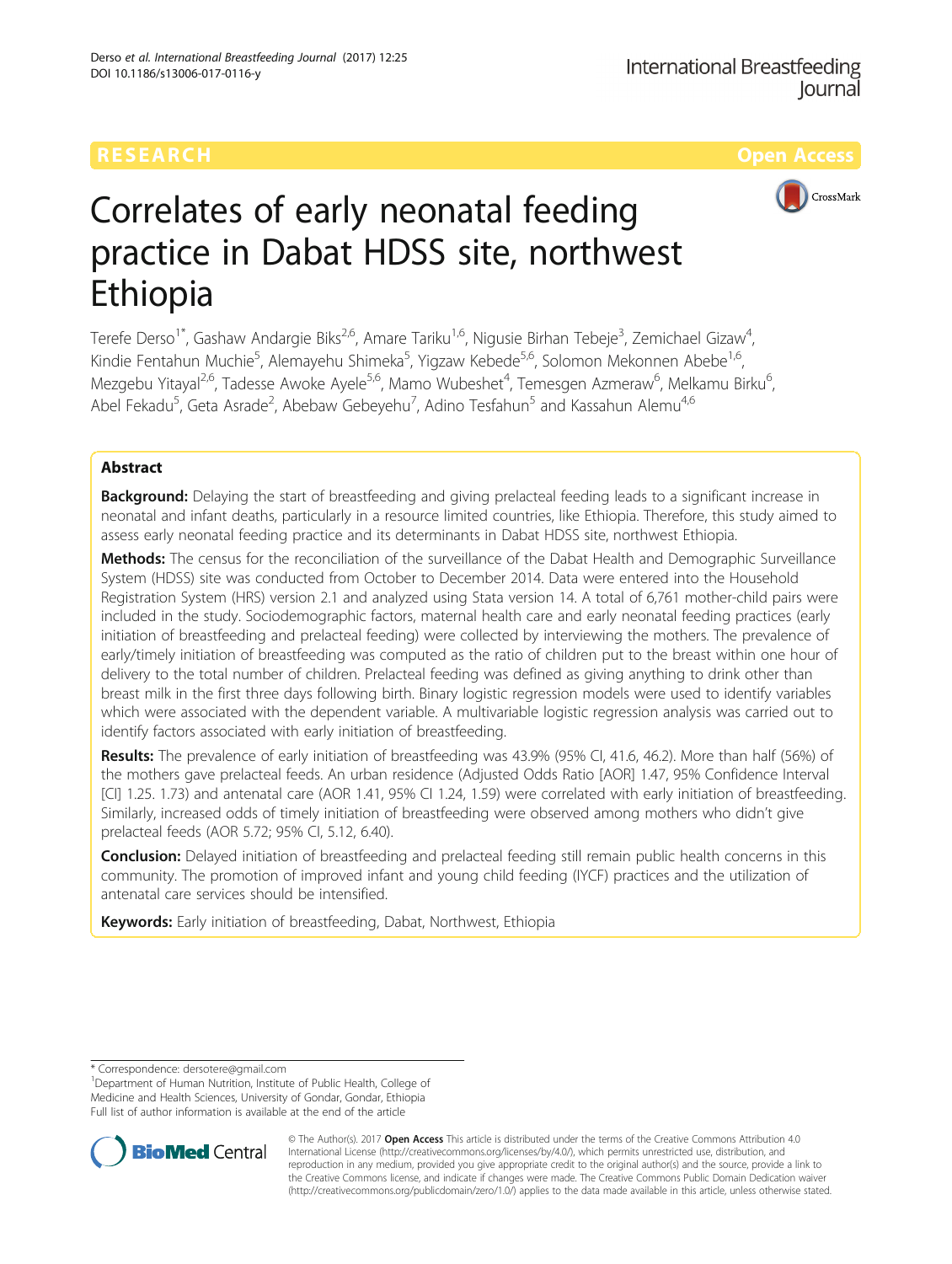# Background

Breastfeeding is one of the most effective ways of ensuring child health and survival [\[1\]](#page-6-0). The World Health Organization (WHO) recommends early initiation of breastfeeding and colostrum is produced with its wellknown benefits [\[1, 2\]](#page-6-0). Breastfeeding within one hour of birth has important benefits both infants and the mothers. It enhances the child's cognitive development and reduces its risk of developing many infectious. Early breastfeeding also benefits the biological and emotional health of the newborn, helps prevent maternal death by reducing maternal blood loss, and creates a strong and healthy relationship between mother and child [[2](#page-6-0)–[6\]](#page-6-0).

Globally, about four million babies die annually in the neonatal period (first four weeks of life), in which almost all (99%) of these deaths are reported to occur in low and middle income countries [\[7](#page-6-0), [8](#page-6-0)]. In Ethiopia, neonatal and infant mortality rate was 31 and 59 deaths per 1,000 live births, respectively [\[9](#page-6-0)]. Suboptimal breastfeeding practices alone, including delay of initiation of breastfeeding and prelacteal feeding cause up to 10% of the global disease burden, and over a million deaths each year in children [\[10](#page-6-0)–[12\]](#page-6-0). Thus, endorsement of early initiation of breastfeeding (EIB) is a cost effective intervention and may alone reduce 1.45 million or 22% of all neonatal deaths in developing countries [[11, 13\]](#page-6-0). Furthermore, infants who initiate breastfeeding within one hour of life are more likely to avoid prelacteal feeds and have less chance of being exposed to pathogenic microorganisms [\[14\]](#page-6-0). However, in most regions of the world, less than a half of all newborns are put to the breast within one hour in South Asia (42%), West and Central Africa (35%), and sub-Sahara Africa (45%) [\[15](#page-6-0)].

Although the Ethiopian Government has developed infant and young child feeding guidelines and a National Nutrition Programme to improve nutrition through realizing and promoting the importance of breastfeeding [[16, 17\]](#page-6-0), a sizeable (48% and 27%, respectively) proportion of children were not put to the breast within the first hour of life and were given prelacteal feeds [[9\]](#page-6-0).

Sociodemographic and health service related factors, as well as traditional beliefs are the major reasons for poor breastfeeding practices in Ethiopia [[9](#page-6-0), [18](#page-6-0), [19\]](#page-6-0). Various studies elicited the predictors of the early initiation of breastfeeding, according to which, rural residence [[20](#page-6-0)], being a housewife [\[21\]](#page-6-0), possession of radio receiver/TV set [\[21\]](#page-6-0), two or above parity [\[20\]](#page-6-0), being male infants and mothers in the upper wealth quintiles [[22](#page-6-0), [23](#page-6-0)] are associated with increased odds of the early initiation of breastfeeding. On the other hand, illiteracy [[24,](#page-6-0) [25\]](#page-7-0) and lack of antenatal care [\[26\]](#page-7-0) are correlated with delayed initiation of breastfeeding. Not giving prelacteal feeding has been shown to be associated with the early initiation of breastfeeding [[20](#page-6-0), [27](#page-7-0)]. Also, a misconception about the

importance of the first breast milk and that giving colostrum caused abdominal cramp, was dirty and the milk was not produce immediately, are the other influencing factor [[28](#page-7-0)].

So far little attention has been given to early neonatal feeding practice by healthcare practitioners and policy-makers [[29](#page-7-0)]. Studies showing the practice and determinants of early neonatal feeding will be of vital importance to address barriers to appropriate early neonatal feeding. Providing evidence on early neonatal breastfeeding practice and its determinant will have a crucial role in improving early neonatal feeding practices. Studies conducted in Ethiopia concerning early neonatal feeding are limited to rural areas and no study has been conducted to address the early neonatal feeding practice in the current study area. Therefore, this study aimed to assess early neonatal feeding and its determinants among mothers in the predominantly rural population of northwest Ethiopia.

## **Methods**

# Study setting and design

The census for reconciliation for the surveillance of the Dabat Health and Demographic Surveillance System (HDSS) site were conducted from October to December, 2014. The site has been collecting information on vital events, such as birth, death, migration, marital status, housing conditions, pregnancy observation, and pregnancy outcome every six months since Nov.1996. The HDSS covers thirteen randomly selected kebeles (four urban and nine rural) in different ecological zones (high land, middle land, and low land), and has 67,385 inhabitants. For their livelihood the residents largely depend on subsistence farming. The district has four health centers and twenty-nine health posts.

#### Study participants

All mothers with children under five years of age and lived in study area for at least six months were included in the study. A total of 6,761 under-five years of age children fulfilling the eligibility criteria were included.

#### Data collection tools and procedure

A structured interviewer-administered questionnaire was used to collect data. To maintain consistency, the questionnaire was first translated from English to Amharic (the native language of the study area) and was retranslated to English. Five days' training regarding the objective of the study, confidentiality of information, and techniques of conducting interview was given to the data collectors and supervisors. A total of 30 data collectors and 11 supervisors were involved in the study.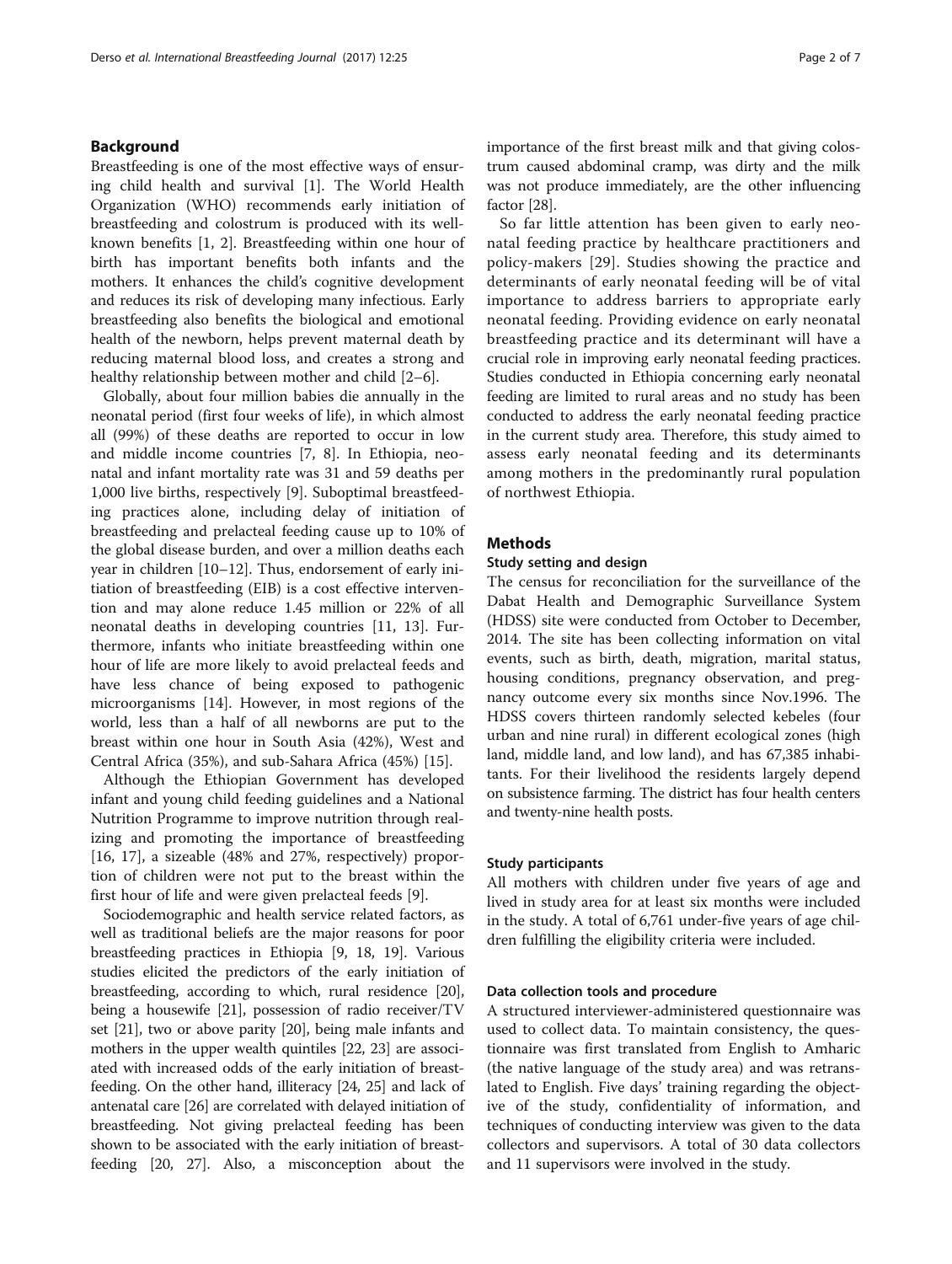## Study variables

The outcome variable, early/timely initiation of breastfeeding was determined by asking mothers to provide information regarding the time at which their children were put to the breast after birth. The prevalence of early initiation of breastfeeding was computed as the ratio of children put to the breast within one hour of birth to the total number of children. Prelacteal feeding was defined as giving anything to drink other than breast milk in the first three days following delivery [\[30](#page-7-0)]. A mother was asked a key question to ascertain prelacteal feeding practice, 'within the first three days of delivery, did you give any food or drink other than breast milk to the child?' Socio-economic status was computed from wealth index information on household assets. Wealth index was ranked and divided into low, middle, and better income tertiles by performing a Principal Component Analysis (PCA).

#### Data processing and analysis

Data were entered into Household Registration System (HRS) version 2.1 and analyzed using Stata version 14 statistical package. Frequencies and cross tabulations were used to summarize descriptive statistics; tables and graphs were used for data presentation. Binary logistic regression models were used to identify variables which have associations with the dependent variable. Variables found to have p-value up to 0.2 in the bivariable analysis, entered into the multivariable logistic regressions for controlling the possible effects of confounders. Finally, variables which had significant association were identified on the basis of Odds Ratio (OR), with a 95% Confidence Interval.

# Results

# Sociodemographic characteristics

A total of 6,761 mother-child pairs were included in the study. More than three-quarters (77.3%) of the mothers were rural residents. Most of the mothers (87 and 97.8%, respectively) were currently married and reported their religion as Orthodox Christian. Nearly two-thirds (64.8%) of the mothers had no formal education (Table 1).

#### Healthcare related characteristics of the mothers

About 64.4% of the mothers had an attended antenatal care (ANC). However, a vast majority (92.1%) of mothers consumed alcohol sometimes. Two-thirds (68.6%) of the mothers didn't use family planning at the time of the study. Few (1.8%) mothers reported suffering from chronic diseases (Table [2](#page-4-0)).

# Early neonatal feeding practices

The prevalence of early initiation of breastfeeding was 43.9% (95% CI, 41.6, 46.2). Of the total number of

|  | Table 1 Sociodemographic characteristics of study participants |  |  |
|--|----------------------------------------------------------------|--|--|
|  | in the rural population of northwest Ethiopia, 2014            |  |  |

| Characteristics                            | Frequency | Percent        |  |
|--------------------------------------------|-----------|----------------|--|
| Age of mothers (in years) $(n = 6761)$     |           |                |  |
| $16 - 18$                                  | 283       | 4.2            |  |
| $19 - 36$                                  | 4,654     | 68.8           |  |
| $37 - 54$                                  | 1,824     | 27             |  |
| Marital status ( $n = 6761$ )              |           |                |  |
| Currently married                          | 5,883     | 87             |  |
| Single                                     | 113       | 1.7            |  |
| Others <sup>a</sup>                        | 765       | 11.3           |  |
| Residence ( $n = 6761$ )                   |           |                |  |
| Rural                                      | 5,226     | 77.3           |  |
| Urban                                      | 1,535     | 22.7           |  |
| Religion ( $n = 6761$ )                    |           |                |  |
| Orthodox Christian                         | 6,625     | 97.8           |  |
| Others <sup>b</sup>                        | 136       | $\overline{2}$ |  |
| Maternal educational status ( $n = 6761$ ) |           |                |  |
| No formal education                        | 4,374     | 64.7           |  |
| First cycle (1-4 grade)                    | 935       | 13.8           |  |
| Second cycle (5-8 grade)                   | 603       | 8.9            |  |
| Secondary school (9-12 grade)              | 849       | 12.6           |  |
| Wealth index/status ( $n = 6554$ )         |           |                |  |
| Low income                                 | 1,315     | 20.1           |  |
| Middle income                              | 2,791     | 42.6           |  |
| Better income                              | 2,448     | 37.3           |  |

<sup>a</sup>separated, divorced and widowed <sup>b</sup> Muslim and protestant

N.B. The total number of respondents for each variable is not equal because of missing values.

mothers, more than half (56%) (95% CI, 53.7, 58.1) gave their neonate something other than breastmilk to drink in the first three days. The most common prelacteal foods given was raw butter (49.1%) (Table [3](#page-4-0)).

## Factors associated with early initiation of breastfeeding

In the bivariate analysis, age, residence, education, marital status, antenatal care and prelacteal feeding were found with a  $p$ -value of less than 0.2. However, the multivariable analysis revealed that the independent predictors of early initiation of breastfeeding were residence, antenatal care, and prelacteal feeding. The odds of early/ timely/initiation into breastfeeding were higher among mothers living in urban areas  $(AOR = 1.47, 95\% \text{ CI}, 1.25.$ 1.73). Likewise, mothers who had received antenatal care were 1.41 times more likely to initiate breastfeeding within one hour of birth  $(AOR = 1.41, 95\% \text{ CI}, 1.24.$ 1.59). Finally, an increased odds of timely initiation of breastfeeding were observed among mothers who did not give prelacteal feeds (AOR = 5.72; 95% CI, 5.12, 6.40) (Table [4\)](#page-5-0).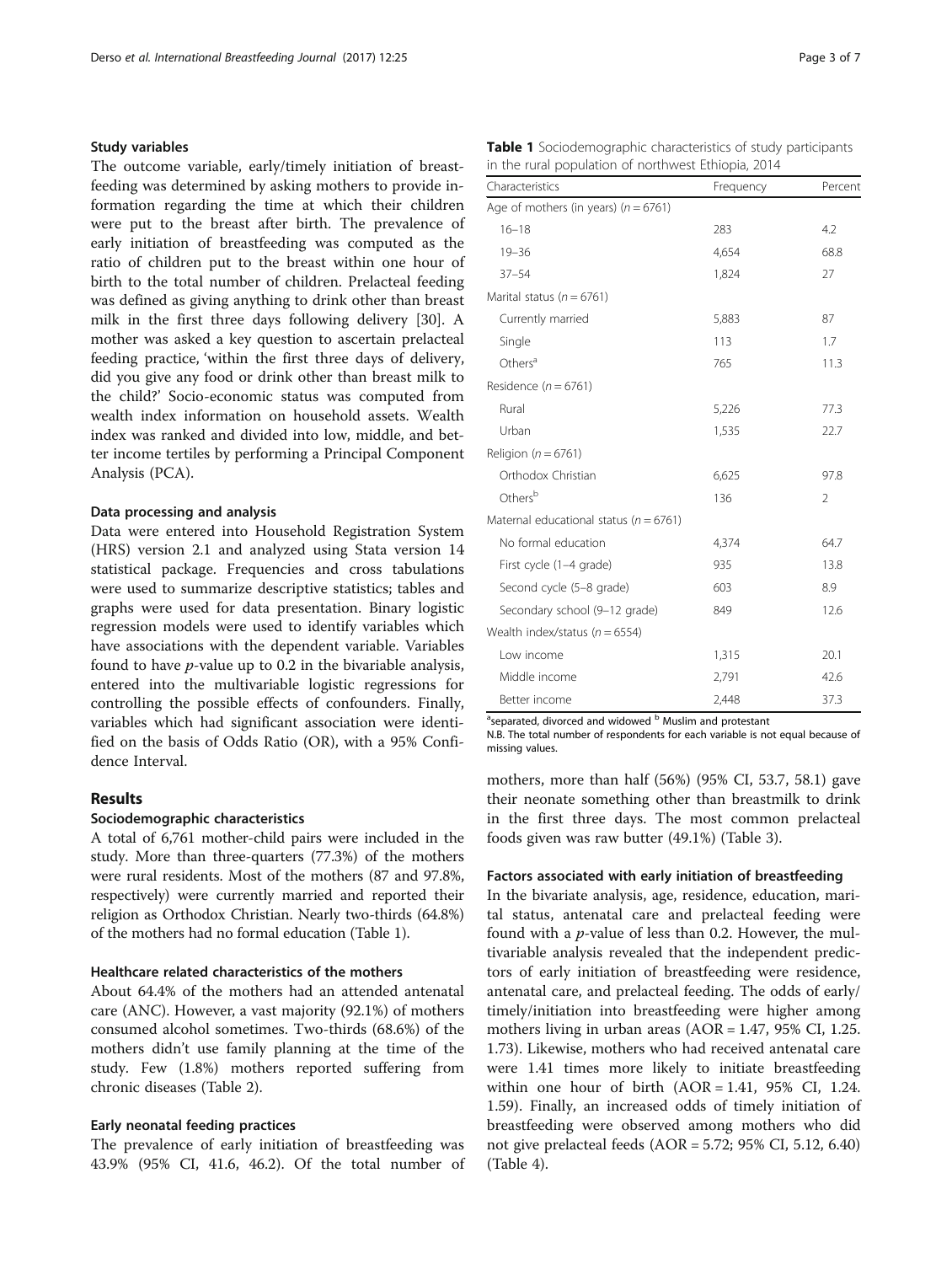| population of northwest Ethiopia, 2014                 |           |         |
|--------------------------------------------------------|-----------|---------|
| Variables                                              | Frequency | Percent |
| Antenatal care ( $n = 6389$ )                          |           |         |
| Yes                                                    | 4,355     | 64.4    |
| No                                                     | 2,034     | 35.6    |
| Before pregnancy use of family planning ( $n = 6761$ ) |           |         |
| Short term family planning methods                     | 3,367     | 49.8    |
| Long term family planning methods                      | 194       | 3.4     |
| No                                                     | 3,200     | 46.8    |
| Current use of family planning ( $n = 6389$ )          |           |         |
| Yes                                                    | 2,005     | 31.4    |
| No                                                     | 4,384     | 68.6    |
| Alcohol consumption ( $n = 6761$ )                     |           |         |
| Never                                                  | 406       | 6       |
| Sometimes                                              | 6,225     | 92.1    |
| Often                                                  | 130       | 1.9     |
| Chronic disease <sup>a</sup> ( $n = 6761$ )            |           |         |
| Yes <sup>a</sup>                                       | 123       | 1.8     |
| No                                                     | 6,638     | 98.2    |

<span id="page-4-0"></span>**Table 2** Maternal health care related characteristics in the rural<br>non-ultime of northwest Ethiopia, 2014 population of northwest Ethiopia, 2014

<sup>a</sup>Diabetes mellitus, Hypertension, Asthma, Heart diseases and Cancer

|  | <b>Table 3</b> Early neonatal feeding practice of mothers in the rural |  |  |  |  |
|--|------------------------------------------------------------------------|--|--|--|--|
|  | northwest Ethiopia, 2014                                               |  |  |  |  |

| Variables                                          | Frequency | Percent |  |
|----------------------------------------------------|-----------|---------|--|
| Early initiation of breastfeeding ( $n = 6761$ )   |           |         |  |
| Yes (within one hour)                              | 2,969     | 43.9    |  |
| No (after 1 hour)                                  | 3.792     | 56.1    |  |
| Time of initiation of breastfeeding ( $n = 6761$ ) |           |         |  |
| Within one hour (immediately)                      | 2,969     | 43.9    |  |
| $1-24$ hours                                       | 2,190     | 32.4    |  |
| After 24 hours                                     | 1,602     | 23.7    |  |
| Prelacteal feeding ( $n = 6761$ )                  |           |         |  |
| Yes                                                | 3,791     | 56      |  |
| No                                                 | 2,970     | 44      |  |
| Types of prelacteal feeds ( $n = 3,791$ )          |           |         |  |
| Cow milk                                           | 57        | 1.5     |  |
| Raw butter                                         | 1,861     | 49.1    |  |
| Tea                                                | 36        | 0.9     |  |
| Sugar in water                                     | 624       | 16.5    |  |
| Pure water                                         | 668       | 17.6    |  |
| Others <sup>a</sup>                                | 545       | 14.5    |  |

<sup>a</sup>Fenugreek, Ersho and formula milk; Ersho is a traditional baking soda prepared by incubating the flour and double distilled water

## **Discussion**

In this study, the early initiation of breastfeeding was 43.9%; urban residence, antenatal care, and avoiding prelacteal feeding were identified as independent predictors of the early initiation of breastfeeding.

The prevalence of breastfeeding initiation within one hour of birth was fair when compared to the World Health Organization (WHO) recommendations [\[31](#page-7-0)]. This was consistent with studies reported from Northern Ethiopia (41.6%) [[32\]](#page-7-0), Western Nepal (42.2%) [\[33\]](#page-7-0) and Nigeria (45%) [\[34](#page-7-0)]. However, the current finding was lower than the national studies conducted in Ethiopia (52%) [[9\]](#page-6-0), Tanzania (49%) [[35\]](#page-7-0) and Kenya (58%) [\[36](#page-7-0)]. The difference might be explained by the depth of the studies and the latter reports were, for example, national studies including large cross-cultural differences in breastfeeding practices across communities. However, the current study was done in predominantly rural areas of northwest Ethiopia. The low educational status, poor nutritional awareness, local beliefs and traditions all contribute to suboptimal breastfeeding practices, and that the delayed initiation of breastfeeding is more common in the predominantly rural areas [\[9](#page-6-0), [28](#page-7-0), [37](#page-7-0)]. Compared to the urban settlements, breastfeeding of children is affected by limited healthcare facilities in rural areas [[37\]](#page-7-0).

The current study revealed that more than half (56%) of the neonates were given prelacteal feeding, which was similar with the finding reported from Egypt (57.8%) [[38\]](#page-7-0). This finding was more prevalent than that of the 2011 Ethiopian Demographic and Health Survey (EDHS) report (27%) [\[9](#page-6-0)]. This could be related to the low maternal healthcare utilization and poor maternal educational status in the study area and suggests that the healthcare services and education are fertile grounds to prevent suboptimal breastfeeding, such as prelacteal feeding. On the other hand, the result was lower than the report from Vietnam (73.3%) [[39](#page-7-0)] and could be explained due to sociocultural differences.

The result of the multivariable analysis showed that the likelihoods of early initiation of breastfeeding were higher among mothers living in urban areas. This was in agreement with a previous national finding in Vietnam, where breastfeeding initiation within one hour of birth was more common in urban areas than in rural areas [[37\]](#page-7-0). An explanation might be the fact that mothers living in rural areas are more likely to be affected by community beliefs towards in delays in the initiation of breastfeeding practices, and their low access to nutrition education and counseling about infant and young child feeding (IYCF). However, a finding from Saudi Arabia showed that rural mothers were more likely to initiate breastfeeding earlier than urban mothers [\[40](#page-7-0)]. This might be explained by the fact that in Saudi Arabia the participants had better education and adequate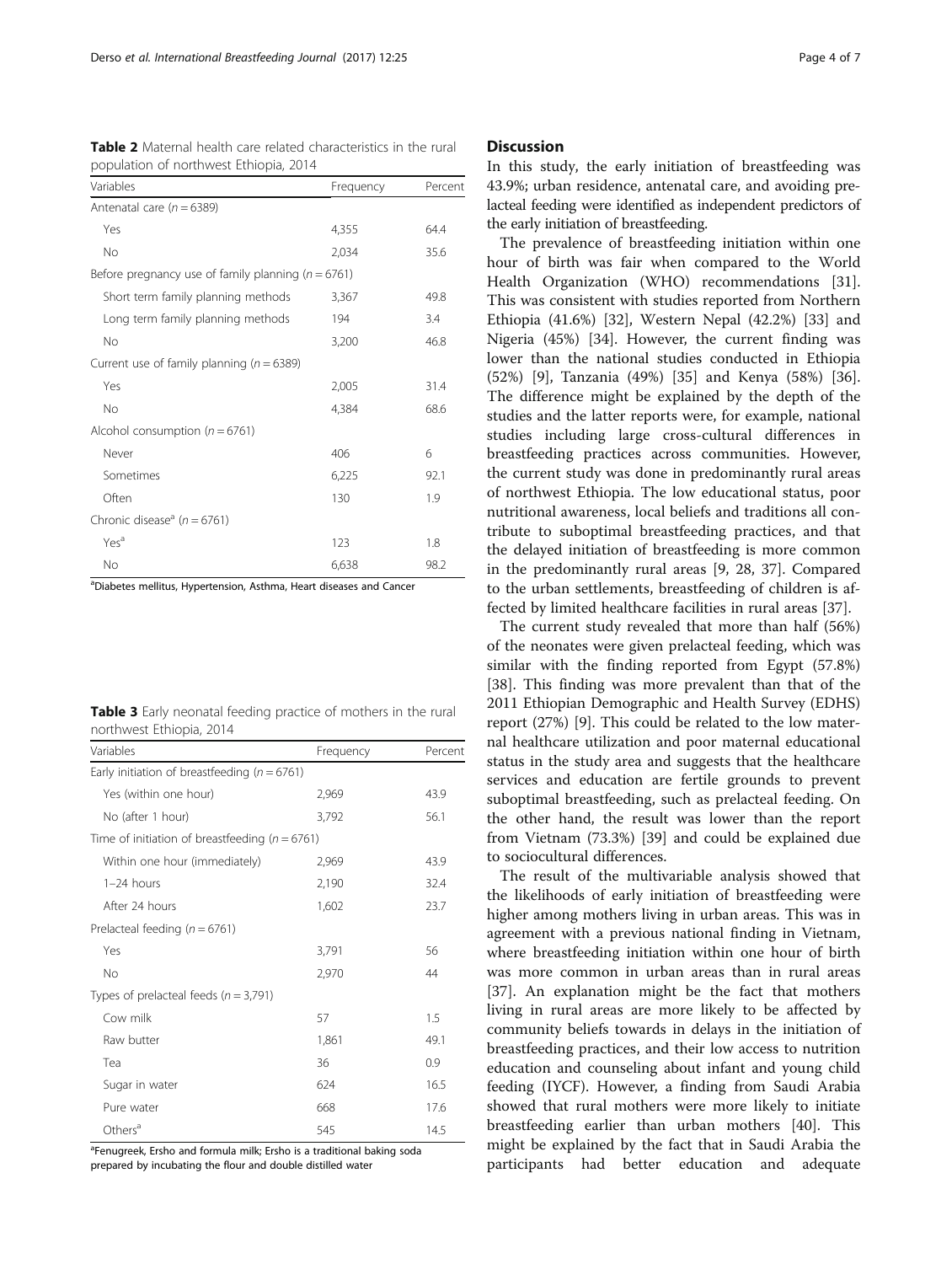| Variables           |       | Early initiation of breastfeeding | Crude Odds Ratio <sup>®</sup> (95% CI) | Adjusted Odds Ratio <sup>#</sup> (95% CI) |  |  |
|---------------------|-------|-----------------------------------|----------------------------------------|-------------------------------------------|--|--|
|                     | Yes   | No                                |                                        |                                           |  |  |
| Maternal education  |       |                                   |                                        |                                           |  |  |
| No formal education | 1,767 | 2,607                             |                                        | $\mathbf{1}$                              |  |  |
| First cycle         | 386   | 549                               | 1.04 (0.89, 1.20)                      | 0.97(0.82, 1.14)                          |  |  |
| Second cycle        | 277   | 326                               | 1.25 (1.06, 1.49)                      | 0.97 (0.79, 1.19)                         |  |  |
| Secondary school    | 539   | 310                               | 2.56 (2.20, 2.99)                      | 1.09 (0.88, 1.34)                         |  |  |
| Marital status      |       |                                   |                                        |                                           |  |  |
| Currently married   | 2,524 | 3,359                             |                                        | $\mathbf{1}$                              |  |  |
| Single              | 45    | 68                                | $0.88$ $(0.60, 1.29)$                  | $0.74$ (0.48, 1.15)                       |  |  |
| Others              | 400   | 365                               | 1.46 (1.25, 1.69)                      | 1.19 (0.99, 1.43)                         |  |  |
| Residence           |       |                                   |                                        |                                           |  |  |
| Rural               | 2,061 | 3,165                             |                                        | 1                                         |  |  |
| Urban               | 908   | 627                               | 2.22 (1.98, 2.50)                      | $1.47$ (1.25. 1.73)*                      |  |  |
| Antenatal care      |       |                                   |                                        |                                           |  |  |
| Yes                 | 2,135 | 2,220                             | 1.96 (1.75, 2.19)                      | $1.41$ (1.24, 1.59)*                      |  |  |
| No                  | 670   | 1,364                             |                                        | $\mathbf{1}$                              |  |  |
| Age of the mothers  |       |                                   |                                        |                                           |  |  |
| $16-18$ years       | 102   | 181                               |                                        | $\mathbf{1}$                              |  |  |
| 19-36 years         | 2,071 | 2,583                             | 1.42(1.11, 1.83)                       | 1.21(0.91, 1.61)                          |  |  |
| $37-54$ years       | 796   | 1,028                             | 1.37 (1.06, 1.78)                      | 1.35 (0.99, 1.83)                         |  |  |
| Prelacteal feeding  |       |                                   |                                        |                                           |  |  |
| Yes                 | 938   | 2,854                             |                                        |                                           |  |  |
| No                  | 1,988 | 981                               | 6.17 (5.54, 6.86)                      | 5.72 (5.12, 6.40)*                        |  |  |

<span id="page-5-0"></span>Table 4 Factors associated with early initiation of breast feeding in the rural population of northwest Ethiopia, 2014

@Crude Odds Ratio, considering the effect of only one predictor variable

 $*$  Significant at p-value less than 0.05

Adjusted Odds Ratio, which takes into account the effect due to all the additional variables included in the analysis

maternity care provided to both urban and rural areas through a network of primary healthcare centers. This suggests that better education and maternal healthcare accessibility create a perfect opportunity for encouraging appropriate breastfeeding practices.

This finding also confirmed that mothers who had antenatal care were 1.41 times more likely to initiate breastfeeding within one hour of birth, and is similar to another study from Nigeria [\[26](#page-7-0)]. It may be attributed to the mother's opportunity to obtain information about the importance of timely initiation of breastfeeding from antenatal counseling sessions. This suggests the significance of the role of information to empower mothers to resist external interferences and pressures from traditional faiths and misunderstandings that encourage the delay in the initiation of breastfeeding. Currently, the focused antenatal care guideline in Ethiopia recommends intensive heath education about breastfeeding at the time of antenatal care visits for mothers.

Furthermore, increased odds of early initiation of breastfeeding were observed among mothers who didn't

give prelacteal feeding. The finding was supported by evidences from the rural parts of Western Ethiopia [[21](#page-6-0)] and Saudi Arabia [[20](#page-6-0)]. As this is a cross-sectional analysis, it is not clear whether prelacteal feeding is a cause or consequence of timely initiation of breastfeeding but this might be due to prelacteal feeding, which might result in weakening the suckling stimulus of the baby [\[14](#page-6-0)]. Since the information was obtained from mothers with children aged to 59 months, recall bias could not be ruled out. Also, hence, this study employed the WHO criteria [[30](#page-7-0)] to estimate early initiation of breastfeeding, in which mothers attempt to initiate breastfeeding, was not adequately captured [[40](#page-7-0)]. Consequently, the prevalence of EIB might be overestimated.

#### Conclusion

Delay of initiation of breastfeeding and the practice of prelacteal feeding remains public health concerns in this community. Therefore, promotion of improved infant and young child feeding (IYCF) practices and utilization of antenatal care should be intensified.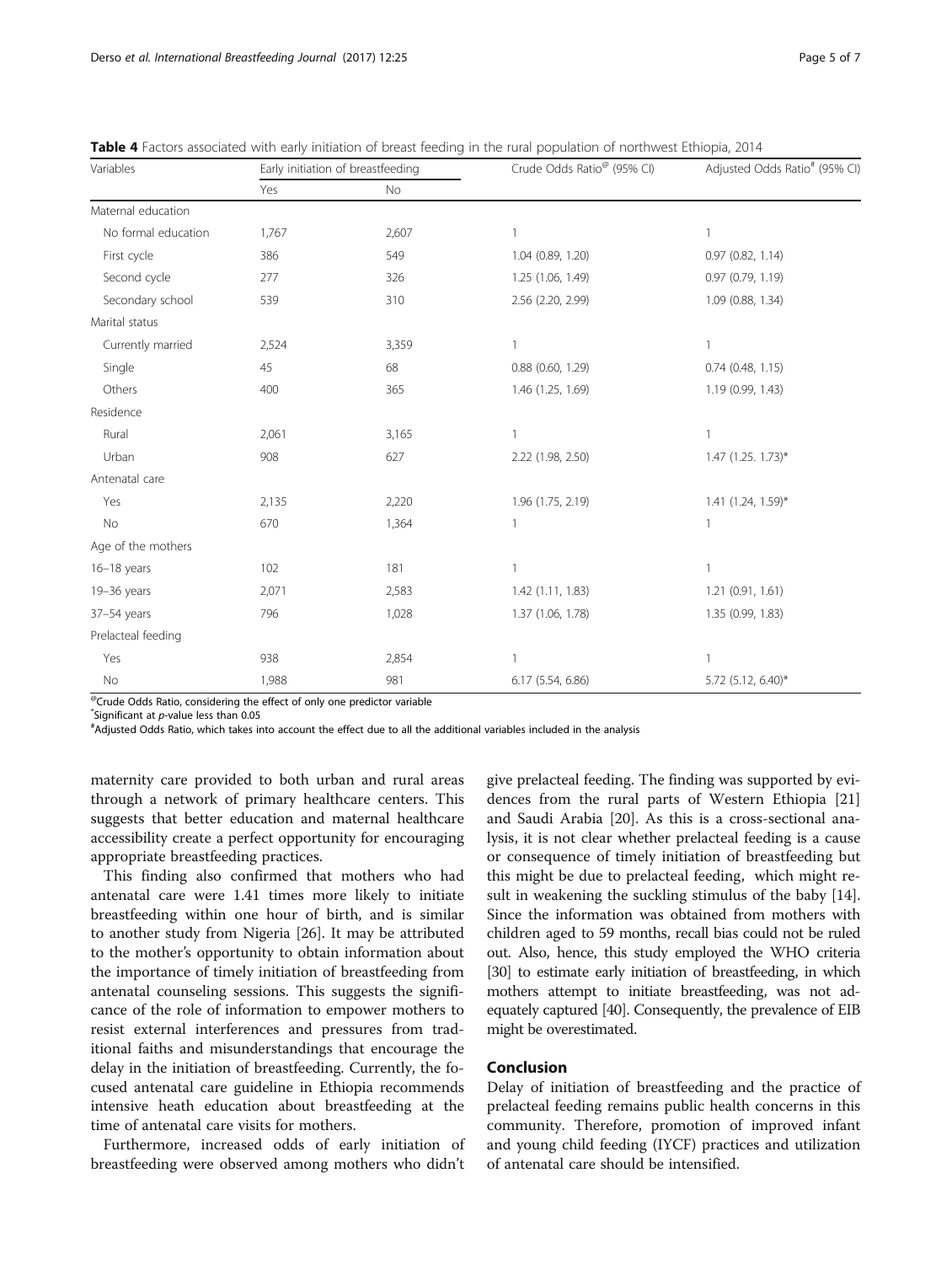#### <span id="page-6-0"></span>Abbreviations

ANC: Antenatal Care; AOR: Adjusted Odds Ratio; CI: Confidence Interval; COR: Crude Odds Ratio; EIB: Early Initiation of Breastfeeding; IYCF: Infant and Young Child Feeding; PCA: Principal Component Analysis; SD: Standard Deviation; WHO: World Health Organization

#### Acknowledgement

Authors would like to thank mothers for their willingness to participate in the study. The authors' appreciation also goes to the University of Gondar for provision of financial support as well as to Dabat DHSS site for their positive co-operation and providing materials.

#### Funding

The study was Funded by PEPFAR - Centers for Disease Control and Prevention (CDC) through Ethiopian Public Health Association (EPHA) in accordance with the EPHA-CDC Cooperative Agreement No. NU22GGH001039- 04-00 and Gondor University. However, the findings and conclusions in this manuscript are those of the author(s) and do not necessarily represent the official position of the Centers for Disease Control and Prevention/the Agency for Toxic Substances and Disease Registry.

#### Availability of data and materials

Data will be made available upon request to the primary author.

#### Authors' contribution

GAB YK KA AT AG SMA MY MW conceived the study, developed the tool, coordinated data collection, and carried out the statistical analysis and drafted the manuscript. AT GAB TA YK KA AT AG SMA MY participated in the design of the study, developed the tool, and coordinated data collection. TD AF AS TA MB conceived the study, participated in the statistical analysis, and drafted the manuscript. TD NBT ZG KFM participated in the design of the study and drafted the manuscript. All authors read and approved the final manuscript.

#### Competing interest

Authors declare that they have no conflict of interest.

#### Consent for publication

Not applicable.

#### Ethics approval and consent to participate

Ethical clearance was obtained from the Institutional Review Board of the University of Gondar. The study did not involve any invasive procedures and reporting of any response for intervention. So, the study posed a low or not more than a minimal risk to the study participants. Accordingly, all eligible mothers were informed about the purpose of the study, and interviews were held only with those who agreed to give written consent to participate. The right of a participant to withdraw from the study at any time, without any precondition was disclosed unequivocally. Moreover, the confidentiality of information was guaranteed by using code numbers rather than personal identifiers and by storing the questionnaires confidentially.

## Publisher's Note

Springer Nature remains neutral with regard to jurisdictional claims in published maps and institutional affiliations.

#### Author details

<sup>1</sup>Department of Human Nutrition, Institute of Public Health, College of Medicine and Health Sciences, University of Gondar, Gondar, Ethiopia. <sup>2</sup>Department of Health Service Management and Heath Economics, Institute of Public Health, College of Medicine and Health Sciences, University of Gondar, Gondar, Ethiopia. <sup>3</sup>Department of Nursing, College of Medicine and Health Sciences, University of Gondar, Gondar, Ethiopia. <sup>4</sup>Department of Environmental and Occupational Health and Safety, Institute of Public Health, College of Medicine and Health Sciences, University of Gondar, Gondar, Ethiopia. <sup>5</sup>Department of Epidemiology and Biostatics, Institute of Public Health, College of Medicine and Health Sciences, University of Gondar, Gondar, Ethiopia. <sup>6</sup>Dabat Research Centre Health and Demographic Surveillance System, Institute of Public Health, College of Medicine and Health Science, University of Gondar, Gondar, Ethiopia. <sup>7</sup>Department of

#### Received: 30 October 2016 Accepted: 22 May 2017 Published online: 06 June 2017

#### References

- 1. World Health Organization. Indicators for Assessing Breastfeeding Practices. WHO Geneva, Switzerland: WHO Document WHO/CDD/SER. 1991; 91:14
- 2. World Health Organization. Indicators for Assessing Infant and Young Child Feeding Practices: Part 1: Definitions: Conclusions of a Consensus Meeting Held 2007 in Washington DC, USA. Geneva: World Health Organization; 2008.
- 3. Godhia ML, Patel N. Colostrum–its composition, benefits as a nutraceutical: A review. Curr Res Nutr Food Sci. 2013;1(1):37–47.
- 4. Anatolitou F. Human milk benefits and breastfeeding. J Pediatr Neonatal Individ Med. 2012;1(1):11–8.
- 5. Holman DJ, Grimes MA. Patterns for the initiation of breastfeeding in humans. Am J Hum Biol. 2003;15:765–80.
- 6. Dewey KG. Nutrition, growth, and complementary feeding of the breastfed infant. Pediatr Clin N Am. 2001;48(1):87–104.
- 7. Zupan J, Aahman E. Perinatal mortality for the year 2000: estimates developed by WHO. Geneva: World Health Organization; 2005. p. 129–33.
- 8. Lawn JE, Cousens S, Zupan J. Neonatal survival steering team. 4 million neonatal deaths: when? where? Why? Lancet. 2005;365:891–900.
- 9. Central Statistical Agency [Ethiopia] and ICF International. Ethiopia Demographic and Health Survey 2011. Maryland, USA: Central Statistical Agency Addis Ababa and ICF International Calverton; 2012.
- 10. Dewey K. Guiding Principles for Complementary Feeding of the Breastfed Child, Division of Health Promotion and Protection Food and Nutrition Program. Washington, D.C: Pan American Health Organization; 2003.
- 11. Edmond KM, Zandoh C, Quigley MA, et al. Delayed breastfeeding initiation increases risk of neonatal mortality. Am Acad Pediatr. 2006;117(3):e380–6.
- 12. Edmond KM, Kirkwood BR, Amenga-Etego S, Owusu-Agyei S, Hurt LS. Effect of early infant feeding practices on infection-specific neonatal mortality: an investigation of the causal links with observational data from rural Ghana. Am J Clin Nutr. 2007;86(4):1126–31.
- 13. Lauer JA, Betrán AP, Barros AJ, et al. Deaths and years of life lost due to suboptimal breastfeeding among children in the developing world: a global ecological risk assessment. Public Health Nutr. 2006;9(06):673–85.
- 14. Hossain MM, Reves RR, Radwan MM, Habib M, DuPont HL. The timing of breastfeeding initiation and its correlates in a cohort of rural Egyptian infants. J Trop Pediatr. 1995;41(6):354–9.
- 15. Fund UNC's. Committing to Child Survival: a Promise Renewed. Progress Report 2013. New York: United Nations Children's Fund; 2013.
- 16. Federal Ministry of Health (FMOH. National Strategy for Infant and Young Child Feeding (IYCF). Ethiopia: Family Health Department; 2004.
- 17. Government of the Federal Democratic Republic of Ethiopia. National Nutrition Programme Implementing Sectors Declaration: National Nutrition Programme; 2013-2015.
- 18. Federal Ministry of Health. Health Sector Development Program IV Ethiopia (2010/11- 2014/15); 2010.
- 19. Federal Ministry of Health and United Nations Children's Fund. Join Forces to Promote Safe Breastfeeding. Addis Ababa: Federal Ministry of Health Ethiopia/United Nations Children's Fund; 2004.
- 20. El-Gilany AH, Sarraf B, Al-Wehady A. Factors associated with timely initiation of breastfeeding in Al-Hassa province, Saudi Arabia. East Mediterr Health J. 2012;18(3):250.
- 21. Hailemariam TW, Adeba E, Sufa A. Predictors of early breastfeeding initiation among mothers of children under 24 months of age in rural part of West Ethiopia. BMC Public Health. 2015;15:1076.
- 22. Sharma IK, Byrne A. Early initiation of breastfeeding: a systematic literature review of factors and barriers in south Asia. Int Breastfeed J. 2016;11(1):17.
- 23. Senarath U, Siriwardena I, Godakandage SS, Jayawickrama H, Fernando DN, Dibley MJ. Determinants of breastfeeding practices: an analysis of the Sri Lanka demographic and health survey 2006–2007. Matern Child Nutr. 2012; 8(3):315–29.
- 24. Setegn T, Gerbaba M, Belachew T. Determinants of timely initiation of breastfeeding among mothers in Goba Woreda, South East Ethiopia: A cross sectional study. BMC Public Health. 2011;11:217.